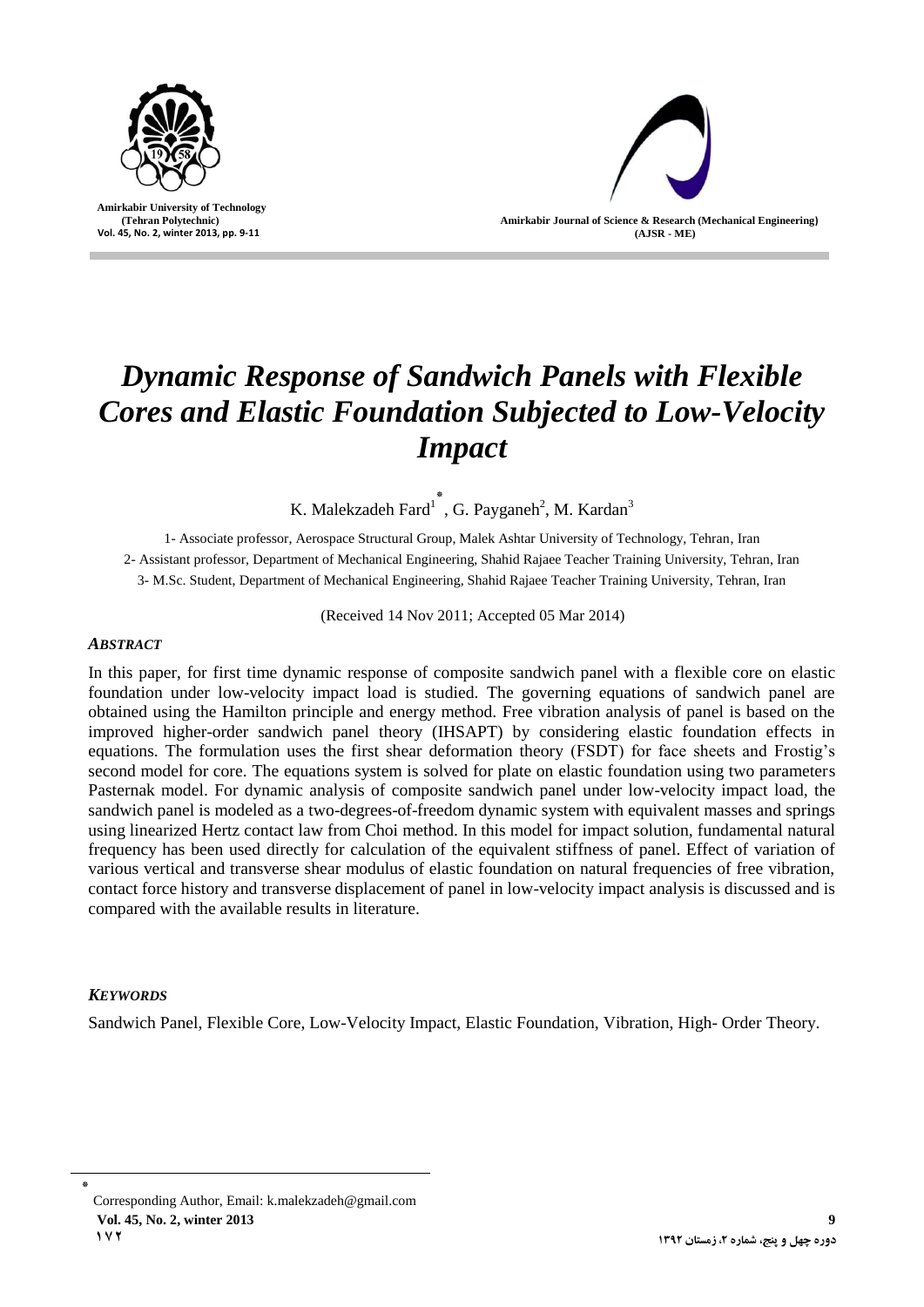### **1- INTRODUCTION**

Frostig and Thomsen [1] present two models of high order theory for vibration of sandwich panels. Choi and Lim could achieve the linear Hertzian impact model [2]. Malekzadeh and khalili implemented new mass-spring-damper-dashpot model with three degrees of freedom for calculating of contact force history on sandwich panel [3].

Malekzadeh et al. have proposed the modified high order theory for sandwich panels with modified Frostig's theory[3]. Chien and Chen[4] presented the nonlinear vibration of laminated plates on an elastic foundation. Yas and Sobhani [5] studied free vibration analysis of continuous grading fiber reinforced plates on elastic foundation. They included effects of elastic foundation in higher order differential equations of the system. Malekzadeh [6] studied free vibration analysis of fiber reinforced composite thick plates on elastic foundation. Anderson [7] presented a single degree-of-freedom model for large mass impact on composite sandwich laminates. Stiffness parameters of the models were derived from the results of three-dimensional quasi-static contact analyses of a rigid sphere indenting on multi-layer sandwich laminate. The energy balance and mass-spring model are some of main equivalent models. They are a reasonable approach in special cases for Impact dynamic assessment. In this paper, for first time, dynamic response of composite sandwich panel with a flexible core on elastic foundation under low-velocity impact is studied. For simulation of low-velocity impact, the massspring model has been used with two degrees of freedom [2].

### **2- METODOLOGY**

1

*s*

The differential equations of sandwich panels with flexible cores could be achieved by equation(1) [3]:

$$
\delta \int_{t_1}^{t_2} \left( U + V - T + U_f \right) dt = 0 \tag{1}
$$

 $S$ train energy for sandwich panel on elastic foundation could be represented by equation (2) [4]:

$$
U_f = \int f_e w_b ds \tag{2}
$$

*s* is the area of plate on elastic foundation and  $f_e$  is the reaction force of elastic foundation per unit area of surface which with the two-parameter Pasternak's model is quoted by equation  $(3)[4]$ :

$$
f_e = k_w w_b - k_g \frac{\partial^2 w_b}{\partial x^2} - k_g \frac{\partial^2 w_b}{\partial y^2}
$$
 (3)

For face sheets the first shear deformation theory (FSDT) has been used. Considering the represented equation in second Frostig's model [1] and the achieved results by Malekzadeh et al.[3], the displacements in different directions in the core are assumed as polynomial descriptions with unknown coefficients. The number of equations is 15. In order to solve the eigen value problem, Fourier series functions have been used for simply supported boundary conditions of the panel. Natural frequencies of panel are resulted from eigenvalue equations(4):

$$
([K] - [M]\omega^2)(X_0^*) = \{0\}
$$
 (4)

Regarding mass-spring system with two degrees of freedom[3], the equations of motion would be resulted as below:

$$
\begin{cases} m_I \ddot{\Delta}_1 + K_c^* (\Delta_1 - \Delta_2) = 0 \\ M_{\text{eff}}^P \ddot{\Delta}_2 + K_c^* (\Delta_2 - \Delta_1) + K_g \Delta_2 = 0 \end{cases}
$$
  
(5)

By solving these equations, the general results of equations (5) are quoted by equation (6):  
\n
$$
\begin{cases}\n\Delta_1 \\
\Delta_2\n\end{cases} = C_1 \overline{\phi}^{(1)} \sin(\omega_n t + \psi_1) + C_2 \overline{\phi}^{(2)} \sin(\omega_n t + \psi_2)
$$
\n(6)

By identifying the unknowns of equation (6), the contact force function would be obtained as:

$$
F(t) = K_c^* \left( \Delta_1 - \Delta_2 \right) \tag{7}
$$

#### **3- RESULTS**

The non-dimensional fundamental natural frequencies of the panel with different values of Winkler (normal) and Pasternak (shear) foundations have been calculated by the present method and compared with the results of references [5] and [6]. These results have been shown in Table (1).

| Table $(1)$                                                  |         |       |               |               |
|--------------------------------------------------------------|---------|-------|---------------|---------------|
| $\frac{b}{h}$                                                | $K_{w}$ | $K_g$ | $\Omega_{11}$ | $\Omega_{11}$ |
|                                                              |         |       | [5],[6]       | present       |
| $\overline{\mathbf{c}}$                                      | 100     | 100   | 2.1           | 2.0           |
| $\mathbf 2$                                                  | 100     | 10    | 1.7           | 1.8           |
| $\overline{c}$                                               | 100     |       | 1.5           | 1.5           |
| $\overline{c}$                                               |         | 0     |               | 1.3           |
| $\overline{2}$                                               | 0       | 10    | 1.6           | 1.6           |
| $\overline{c}$                                               | 10      | 10    | 1.6           | 1.7           |
| $\mathfrak{2}% =\mathfrak{2}\left( \mathfrak{2}\right) ^{2}$ | 100     | 10    | 1.7           | 1.8           |
|                                                              |         | 0     |               | 1.7           |
| $\frac{5}{5}$                                                | 0       | 10    | 2.2           | 2.2           |
|                                                              | 10      | 10    | 2.2           | 2.2           |
| 5                                                            | 100     | 10    | 2.4           | 2.4           |
| 5                                                            | 1000    | 10    | 3.7           | 3.7           |

For low velocity impact analysis of sandwich panel with elastic foundation, a square sandwich panel with simple supported boundary conditions with ply sequence  $(O_2/90_2/O_2$  /core/  $O_2/90_2/O_2$  was considered. The geometrical and mechanical properties of sandwich plate are available in reference [7].



**10 Vol. 45, No. 2, winter 2013 171**